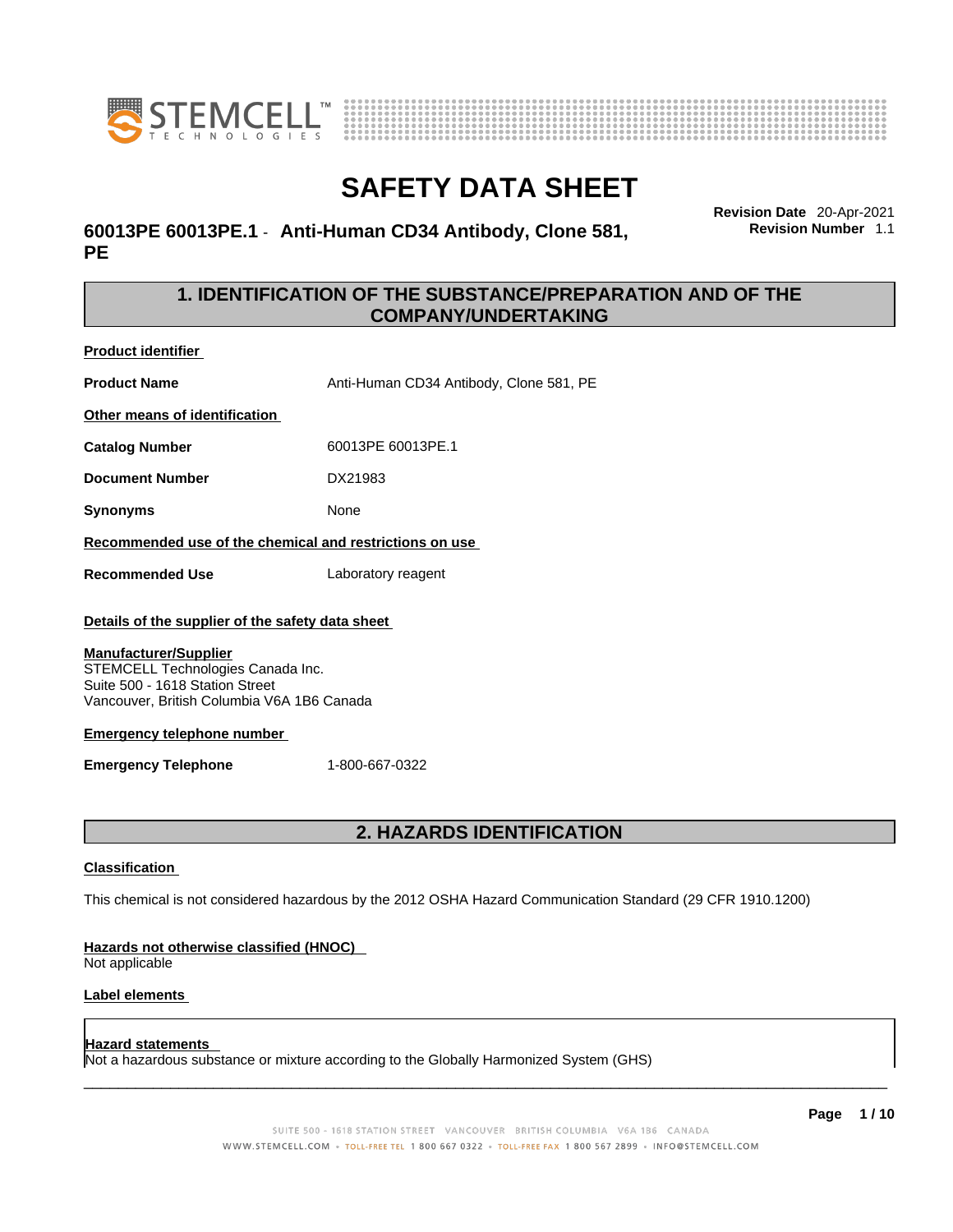



## \_\_\_\_\_\_\_\_\_\_\_\_\_\_\_\_\_\_\_\_\_\_\_\_\_\_\_\_\_\_\_\_\_\_\_\_\_\_\_\_\_\_\_\_\_\_\_\_\_\_\_\_\_\_\_\_\_\_\_\_\_\_\_\_\_\_\_\_\_\_\_\_\_\_\_\_\_\_\_\_\_\_\_\_\_\_\_\_\_\_\_\_\_ **Revision Date** 20-Apr-2021 **60013PE 60013PE.1** - **Anti-Human CD34 Antibody, Clone 581, PE**

The product contains no substances which at their given concentration, are considered to be hazardous to health.

**Appearance** Clear **Physical state** Liquid **Odor** No data available

**Revision Number** 1.1

**Other Information** 

Not applicable

**Unknown acute toxicity** 0 % of the mixture consists of ingredient(s) of unknown toxicity

0 % of the mixture consists of ingredient(s) of unknown acute oral toxicity

0 % of the mixture consists of ingredient(s) of unknown acute dermal toxicity

0 % of the mixture consists of ingredient(s) of unknown acute inhalation toxicity (gas)

0 % of the mixture consists of ingredient(s) of unknown acute inhalation toxicity (vapor)

0 % of the mixture consists of ingredient(s) of unknown acute inhalation toxicity (dust/mist)

### **3. COMPOSITION/INFORMATION ON INGREDIENTS**

#### **Substance**

Not applicable.

### **Mixture**

Not a hazardous substance or mixture according to the Globally Harmonized System (GHS)

\*The exact percentage (concentration) ofcomposition has been withheld as a trade secret.

### **4. FIRST AID MEASURES**

#### **Description of first aid measures**

| <b>Inhalation</b>   | Remove to fresh air.                                                                                                    |
|---------------------|-------------------------------------------------------------------------------------------------------------------------|
| Eye contact         | Rinse thoroughly with plenty of water for at least 15 minutes, lifting lower and upper eyelids.<br>Consult a physician. |
| <b>Skin contact</b> | Wash skin with soap and water.                                                                                          |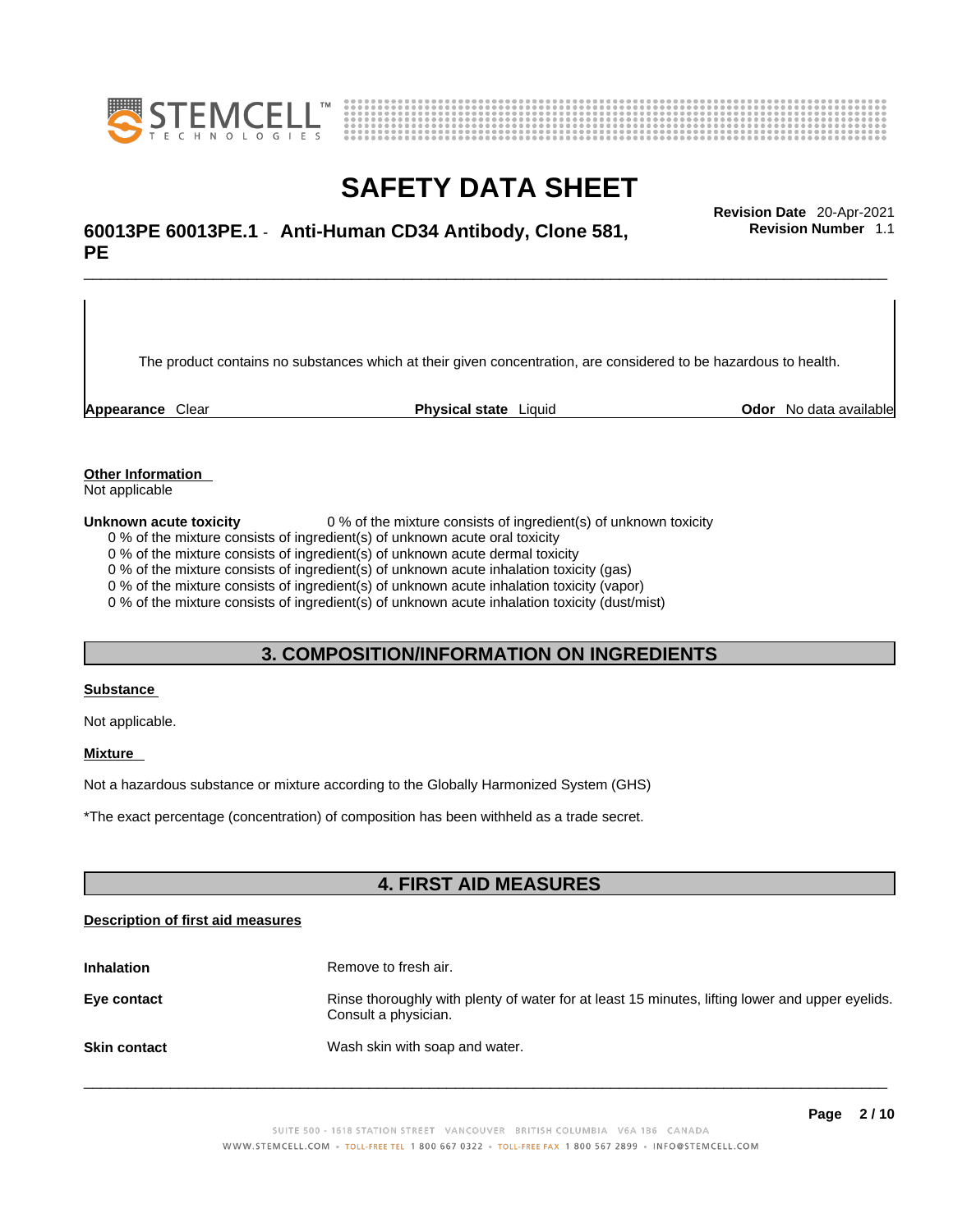



## \_\_\_\_\_\_\_\_\_\_\_\_\_\_\_\_\_\_\_\_\_\_\_\_\_\_\_\_\_\_\_\_\_\_\_\_\_\_\_\_\_\_\_\_\_\_\_\_\_\_\_\_\_\_\_\_\_\_\_\_\_\_\_\_\_\_\_\_\_\_\_\_\_\_\_\_\_\_\_\_\_\_\_\_\_\_\_\_\_\_\_\_\_ **Revision Date** 20-Apr-2021 **60013PE 60013PE.1** - **Anti-Human CD34 Antibody, Clone 581, PE**

**Ingestion** Clean mouth with water and drink afterwards plenty of water. **Most important symptoms and effects, both acute and delayed Symptoms** No information available. **Indication of any immediate medical attention and special treatment needed Note to physicians** Treat symptomatically. **5. FIRE-FIGHTING MEASURES Suitable Extinguishing Media** Use extinguishing measures that are appropriate to local circumstances and the surrounding environment. **Unsuitable extinguishing media** CAUTION: Use of water spray when fighting fire may be inefficient. **Specific hazards arising from the chemical** No information available. **Explosion data Sensitivity to Mechanical Impact** None. **Sensitivity to Static Discharge** None. **Special protective equipment for fire-fighters** Firefighters should wear self-contained breathing apparatus and full firefighting turnout gear. Use personal protection equipment.

### **6. ACCIDENTAL RELEASE MEASURES**

| Personal precautions, protective equipment and emergency procedures |                                                       |  |
|---------------------------------------------------------------------|-------------------------------------------------------|--|
| <b>Personal precautions</b>                                         | Ensure adequate ventilation.                          |  |
|                                                                     |                                                       |  |
| <b>Environmental precautions</b>                                    |                                                       |  |
| <b>Environmental precautions</b>                                    | See Section 12 for additional Ecological Information. |  |
| Methods and material for containment and cleaning up                |                                                       |  |
| <b>Methods for containment</b>                                      | Prevent further leakage or spillage if safe to do so. |  |

 $\_$  ,  $\_$  ,  $\_$  ,  $\_$  ,  $\_$  ,  $\_$  ,  $\_$  ,  $\_$  ,  $\_$  ,  $\_$  ,  $\_$  ,  $\_$  ,  $\_$  ,  $\_$  ,  $\_$  ,  $\_$  ,  $\_$  ,  $\_$  ,  $\_$  ,  $\_$  ,  $\_$  ,  $\_$  ,  $\_$  ,  $\_$  ,  $\_$  ,  $\_$  ,  $\_$  ,  $\_$  ,  $\_$  ,  $\_$  ,  $\_$  ,  $\_$  ,  $\_$  ,  $\_$  ,  $\_$  ,  $\_$  ,  $\_$  ,

**Revision Number** 1.1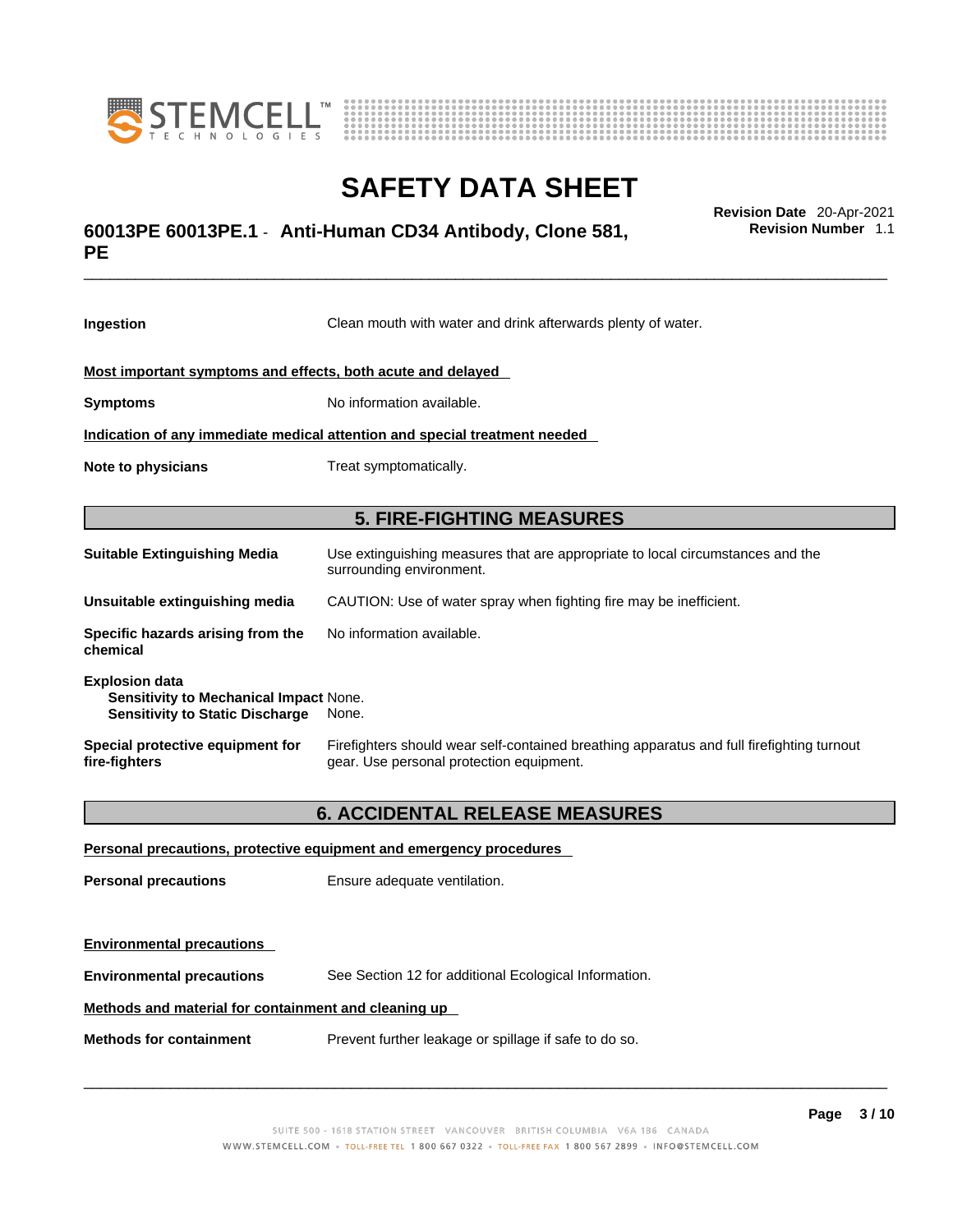



## \_\_\_\_\_\_\_\_\_\_\_\_\_\_\_\_\_\_\_\_\_\_\_\_\_\_\_\_\_\_\_\_\_\_\_\_\_\_\_\_\_\_\_\_\_\_\_\_\_\_\_\_\_\_\_\_\_\_\_\_\_\_\_\_\_\_\_\_\_\_\_\_\_\_\_\_\_\_\_\_\_\_\_\_\_\_\_\_\_\_\_\_\_ **Revision Date** 20-Apr-2021 **60013PE 60013PE.1** - **Anti-Human CD34 Antibody, Clone 581, PE**

**Revision Number** 1.1

| Methods for cleaning up         | Pick up and transfer to properly labeled containers.                                 |
|---------------------------------|--------------------------------------------------------------------------------------|
| Prevention of secondary hazards | Clean contaminated objects and areas thoroughly observing environmental regulations. |

### **7. HANDLING AND STORAGE**

| <b>FIGURIOUS TOP SAFE HARRISTS</b>                           |                                                                                     |  |
|--------------------------------------------------------------|-------------------------------------------------------------------------------------|--|
| Advice on safe handling                                      | Handle in accordance with good industrial hygiene and safety practice.              |  |
| Conditions for safe storage, including any incompatibilities |                                                                                     |  |
| <b>Storage Conditions</b>                                    | Store in accordance with information listed on the Product Information Sheet (PIS). |  |

### **8. EXPOSURE CONTROLS/PERSONAL PROTECTION**

#### **Control parameters**

**Exposure Limits** This product, as supplied, does not contain any hazardous materials with occupational exposure limits established by the region specific regulatory bodies.

#### **Appropriate engineering controls**

**Precautions for safe handling**

| Showers              |  |
|----------------------|--|
| Eyewash stations     |  |
| Ventilation systems. |  |
|                      |  |

**Individual protection measures, such as personal protective equipment Eye/face protection** No special protective equipment required. **Skin and body protection** No special protective equipment required. **Respiratory protection** No protective equipment is needed under normal use conditions. If exposure limits are exceeded or irritation is experienced, ventilation and evacuation may be required. **General hygiene considerations** Handle in accordance with good industrial hygiene and safety practice.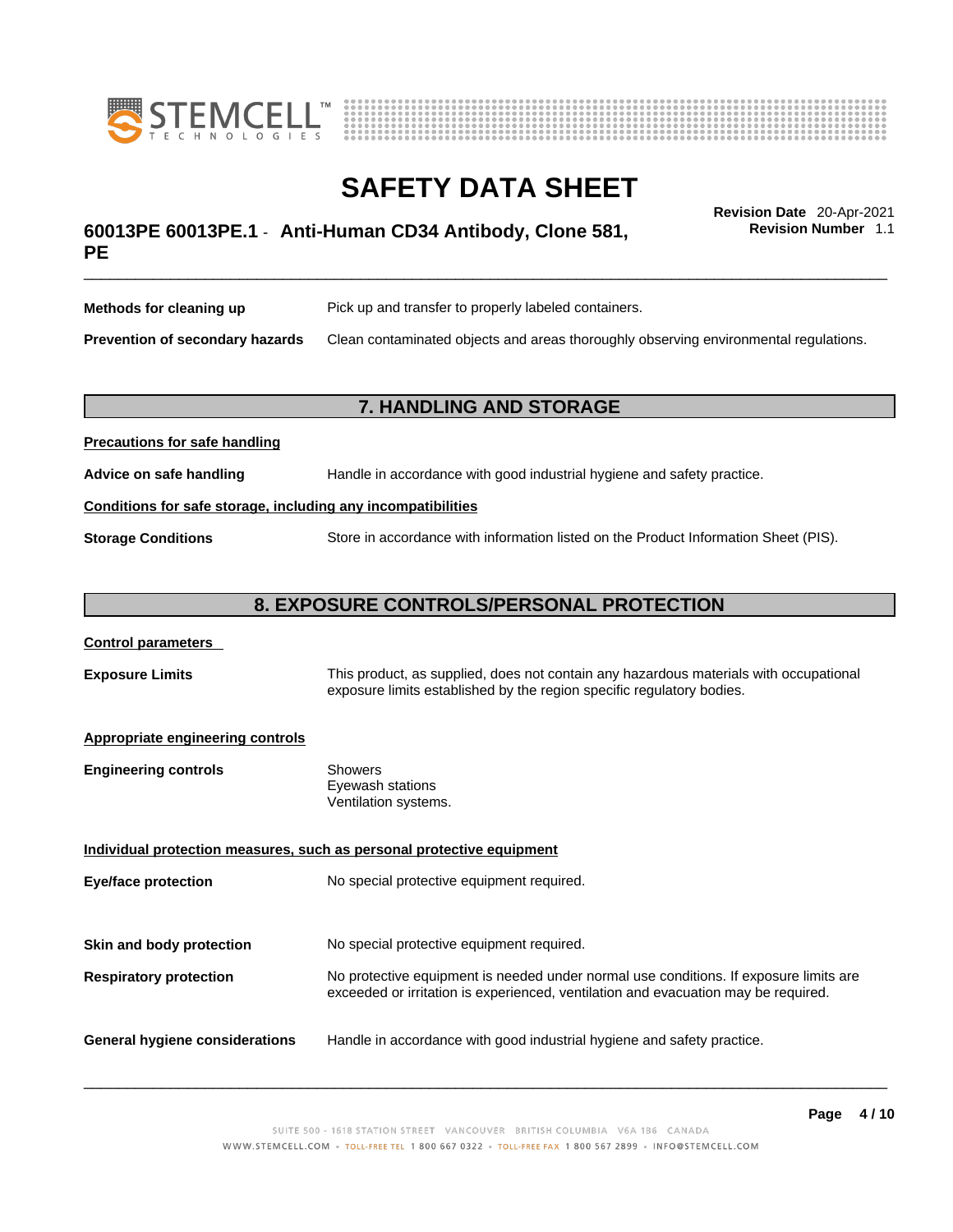



## \_\_\_\_\_\_\_\_\_\_\_\_\_\_\_\_\_\_\_\_\_\_\_\_\_\_\_\_\_\_\_\_\_\_\_\_\_\_\_\_\_\_\_\_\_\_\_\_\_\_\_\_\_\_\_\_\_\_\_\_\_\_\_\_\_\_\_\_\_\_\_\_\_\_\_\_\_\_\_\_\_\_\_\_\_\_\_\_\_\_\_\_\_ **Revision Date** 20-Apr-2021 **60013PE 60013PE.1** - **Anti-Human CD34 Antibody, Clone 581, PE**

**Revision Number** 1.1

### **9. PHYSICAL AND CHEMICAL PROPERTIES Information on basic physical and chemical properties Physical state** Liquid **Appearance** Clear<br> **Color** No int **Color Color Color Color Color Color Color No** data available **Odor Odor No data available**<br> **Odor threshold No data available No data available Explosive properties** No data available **Oxidizing properties** No information available **Other Information Softening point** No information available **Molecular weight** No information available **Molecular formula** No information available<br>**VOC Content (%)** No information available **VOC** Content (%) **Liquid Density** No information available **Bulk density No information available 10. STABILITY AND REACTIVITY Reactivity No information available. Chemical stability** Stable under normal conditions. **Property CONSCRUTE IN THE VALUES REMARKS • Method pH** No data available None known **Melting point / freezing point Boiling point / boiling range Modata available None known Flash point Communist Communist Communist Communist Communist Communist Communist Communist Communist Communist Communist Communist Communist Communist Communist Communist Communist Communist Communist Communist Communi Evaporation rate Configure 1 Accord None Configure 1 Accord None known**<br> **Elammability (solid. gas)** No data available **None known** None known **Flammability (solid, gas)** No data available None known **Flammability Limit in Air None known None known Upper flammability limit:** No data available **Lower flammability limit:** No data available **Vapor pressure No data available None known Vapor density Notata available None known Relative density No data available None known Water solubility No data available Mone known**<br> **Solubility in other solvents** No data available None known None known **Solubility in other solvents** No data available **None known**<br> **Partition coefficient** No data available **None known**<br>
None known **Partition coefficient**<br>**Autoignition temperature** No data available **Autoignition temperature No data available None known**<br> **Decomposition temperature** No data available **None known**<br>
None known **Decomposition temperature** No data available None known<br> **Kinematic viscosity** No data available None known **Kinematic viscosity** No data available<br> **Dynamic viscosity** No data available **Dynamic viscosity** None known

SUITE 500 - 1618 STATION STREET VANCOUVER BRITISH COLUMBIA V6A 1B6 CANADA WWW.STEMCELL.COM • TOLL-FREE TEL 1 800 667 0322 • TOLL-FREE FAX 1 800 567 2899 • INFO@STEMCELL.COM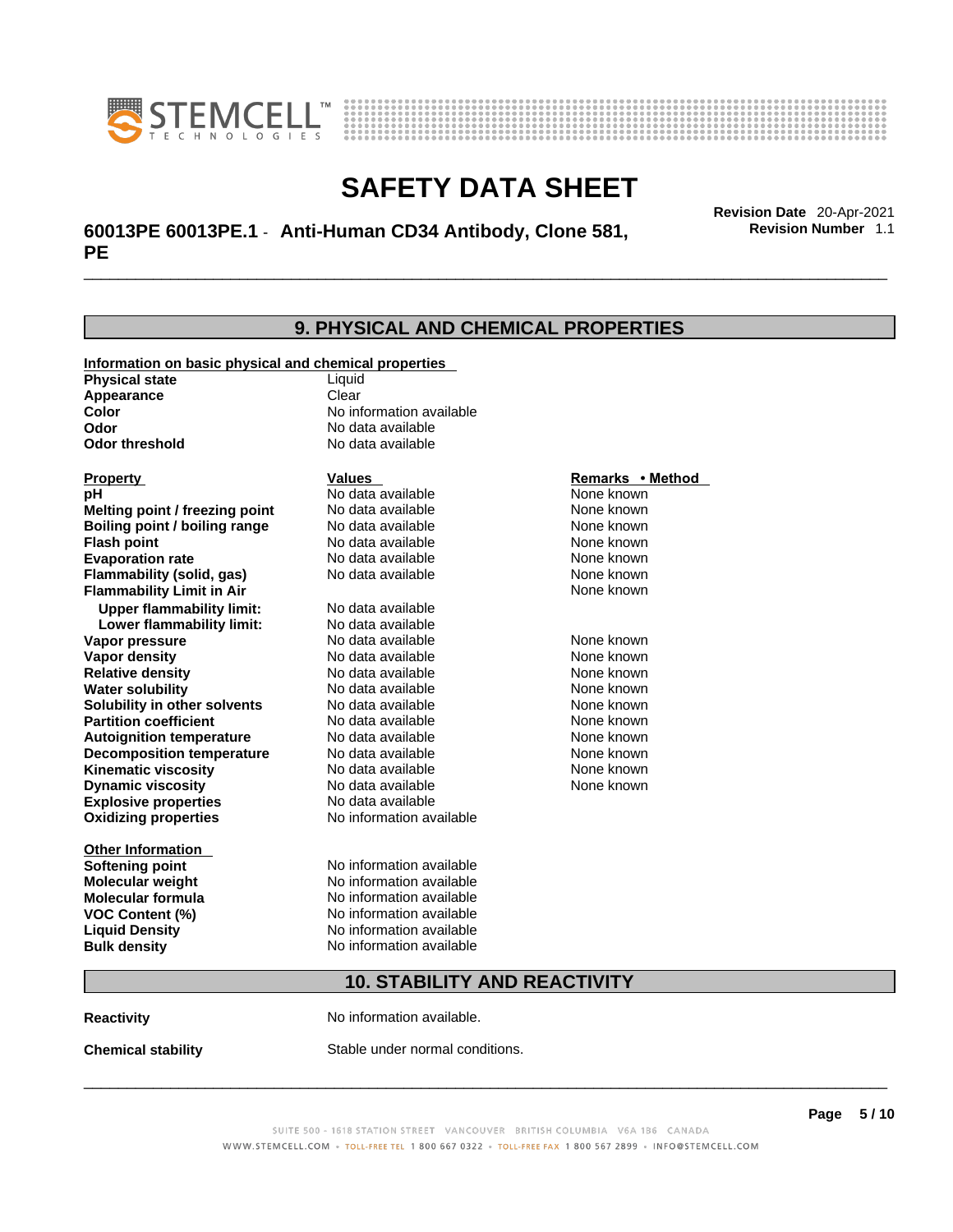



## \_\_\_\_\_\_\_\_\_\_\_\_\_\_\_\_\_\_\_\_\_\_\_\_\_\_\_\_\_\_\_\_\_\_\_\_\_\_\_\_\_\_\_\_\_\_\_\_\_\_\_\_\_\_\_\_\_\_\_\_\_\_\_\_\_\_\_\_\_\_\_\_\_\_\_\_\_\_\_\_\_\_\_\_\_\_\_\_\_\_\_\_\_ **Revision Date** 20-Apr-2021 **60013PE 60013PE.1** - **Anti-Human CD34 Antibody, Clone 581, PE**

**Revision Number** 1.1

| <b>Possibility of hazardous reactions</b> None under normal processing.    |                                           |  |
|----------------------------------------------------------------------------|-------------------------------------------|--|
| <b>Conditions to avoid</b>                                                 | None known based on information supplied. |  |
| Incompatible materials                                                     | None known based on information supplied. |  |
| Hazardous decomposition products None known based on information supplied. |                                           |  |

### **11. TOXICOLOGICAL INFORMATION**

### **Information on likely routes of exposure**

#### **Product Information**

| <b>Inhalation</b>                                                            | Specific test data for the substance or mixture is not available. |  |
|------------------------------------------------------------------------------|-------------------------------------------------------------------|--|
| Eye contact                                                                  | Specific test data for the substance or mixture is not available. |  |
| <b>Skin contact</b>                                                          | Specific test data for the substance or mixture is not available. |  |
| Ingestion                                                                    | Specific test data for the substance or mixture is not available. |  |
| Symptoms related to the physical, chemical and toxicological characteristics |                                                                   |  |

**Symptoms** No information available.

**Numerical measures of toxicity**

**Acute toxicity**

**Unknown acute toxicity** 0 % of the mixture consists of ingredient(s) of unknown toxicity

0 % of the mixture consists of ingredient(s) of unknown acute oral toxicity

0 % of the mixture consists of ingredient(s) of unknown acute dermal toxicity

0 % of the mixture consists of ingredient(s) of unknown acute inhalation toxicity (gas)

0 % of the mixture consists of ingredient(s) of unknown acute inhalation toxicity (vapor)

0 % of the mixture consists of ingredient(s) of unknown acute inhalation toxicity (dust/mist) Product Information

#### **Delayed and immediate effects as well as chronic effects from short and long-term exposure**

| <b>Skin corrosion/irritation</b> | p information available.<br>N0. |
|----------------------------------|---------------------------------|
| <b>Produ</b><br>∷information     |                                 |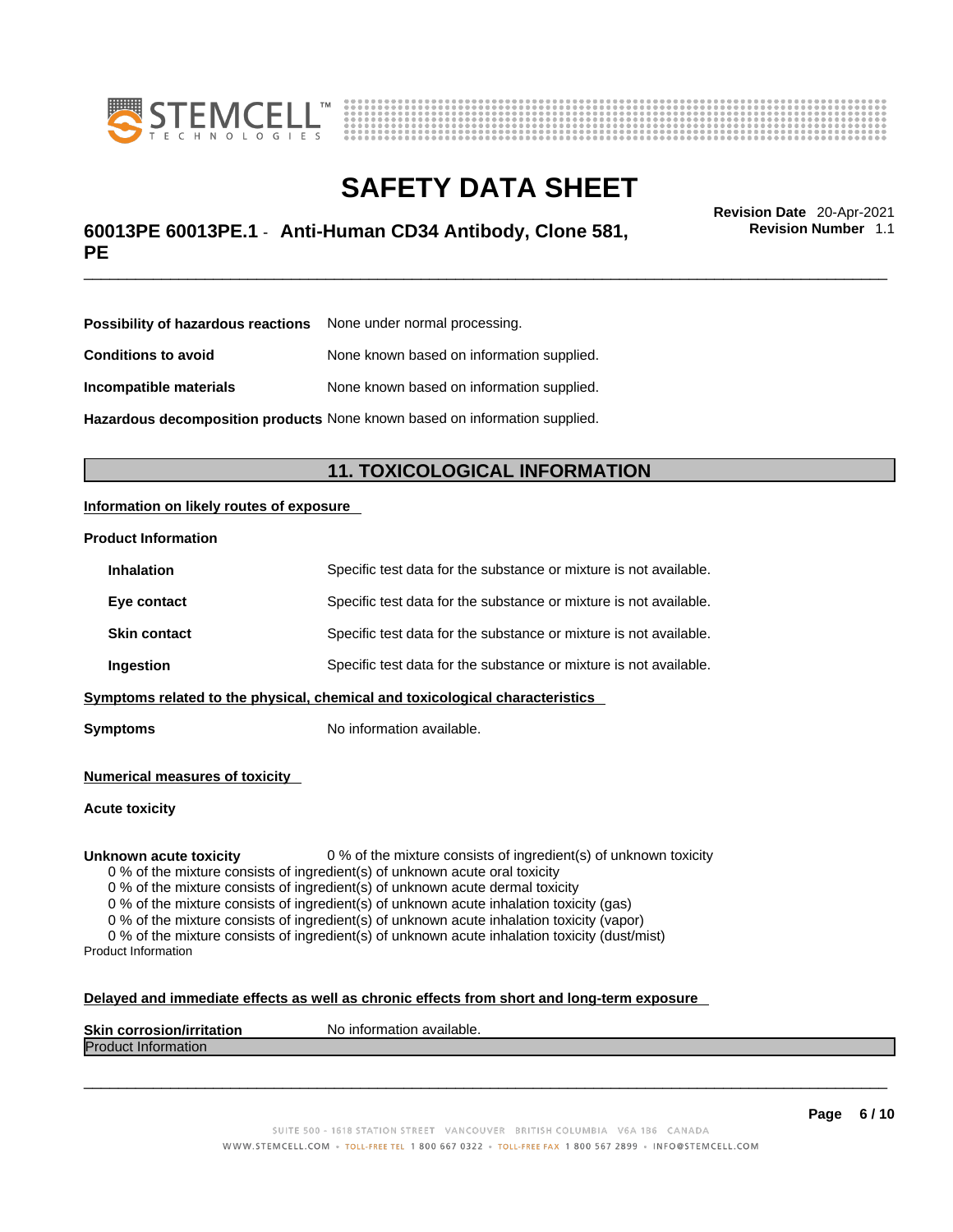



## \_\_\_\_\_\_\_\_\_\_\_\_\_\_\_\_\_\_\_\_\_\_\_\_\_\_\_\_\_\_\_\_\_\_\_\_\_\_\_\_\_\_\_\_\_\_\_\_\_\_\_\_\_\_\_\_\_\_\_\_\_\_\_\_\_\_\_\_\_\_\_\_\_\_\_\_\_\_\_\_\_\_\_\_\_\_\_\_\_\_\_\_\_ **Revision Date** 20-Apr-2021 **60013PE 60013PE.1** - **Anti-Human CD34 Antibody, Clone 581, PE**

**Revision Number** 1.1

| Serious eye damage/eye irritation | No information available.  |  |
|-----------------------------------|----------------------------|--|
| <b>Product Information</b>        |                            |  |
| Respiratory or skin sensitization | No information available.  |  |
| <b>Product Information</b>        |                            |  |
| Germ cell mutagenicity            | No information available.  |  |
| <b>Product Information</b>        |                            |  |
| Carcinogenicity                   | No information available.  |  |
| <b>Reproductive toxicity</b>      | No information available.  |  |
| <b>Product Information</b>        |                            |  |
| <b>STOT - single exposure</b>     | No information available.  |  |
|                                   | <b>Product Information</b> |  |
| <b>STOT - repeated exposure</b>   | No information available.  |  |
| <b>Product Information</b>        |                            |  |
| <b>Aspiration hazard</b>          | No information available.  |  |

### **12. ECOLOGICAL INFORMATION**

| <b>Ecotoxicity</b>                   |                                    |  |
|--------------------------------------|------------------------------------|--|
| <b>Product Information</b>           |                                    |  |
| <b>Persistence and degradability</b> | No information available.          |  |
| <b>Bioaccumulation</b>               | There is no data for this product. |  |
| Other adverse effects                | No information available.          |  |

### **13. DISPOSAL CONSIDERATIONS**

| Waste treatment methods                |                                                                                                                    |
|----------------------------------------|--------------------------------------------------------------------------------------------------------------------|
| Waste from residues/unused<br>products | Dispose of in accordance with local regulations. Dispose of waste in accordance with<br>environmental legislation. |
| Contaminated packaging                 | Do not reuse empty containers.                                                                                     |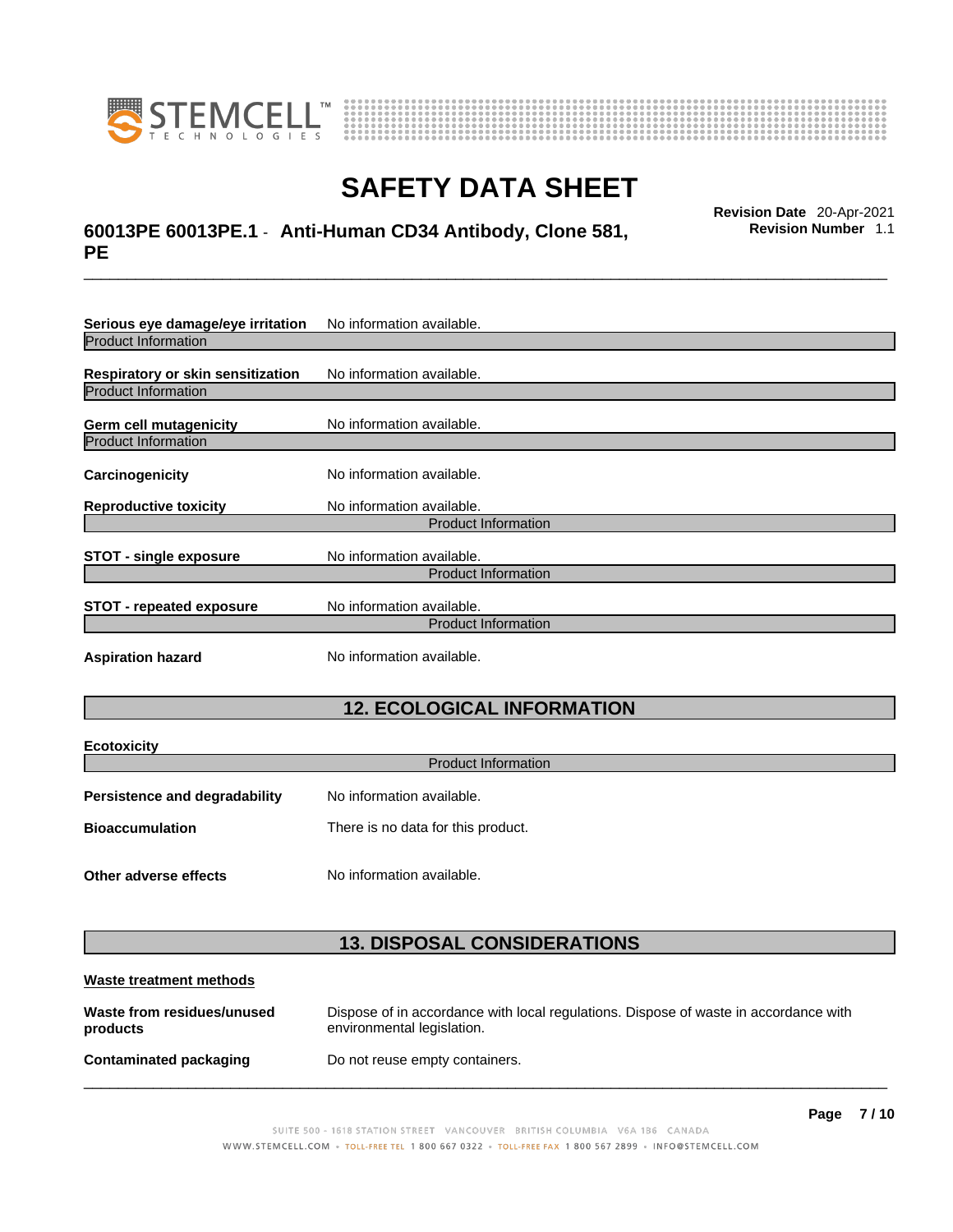



\_\_\_\_\_\_\_\_\_\_\_\_\_\_\_\_\_\_\_\_\_\_\_\_\_\_\_\_\_\_\_\_\_\_\_\_\_\_\_\_\_\_\_\_\_\_\_\_\_\_\_\_\_\_\_\_\_\_\_\_\_\_\_\_\_\_\_\_\_\_\_\_\_\_\_\_\_\_\_\_\_\_\_\_\_\_\_\_\_\_\_\_\_ **Revision Date** 20-Apr-2021 **60013PE 60013PE.1** - **Anti-Human CD34 Antibody, Clone 581, PE** 

**US EPA Waste Number** P105

**14. TRANSPORT INFORMATION** 

| <b>DOT</b>  | Not regulated |
|-------------|---------------|
| <u>TDG</u>  | Not regulated |
| <b>MEX</b>  | Not regulated |
| ICAO (air)  | Not regulated |
| IATA        | Not regulated |
| <b>IMDG</b> | Not regulated |
| <b>RID</b>  | Not regulated |
| <b>ADR</b>  | Not regulated |
| <b>ADN</b>  | Not regulated |

### **15. REGULATORY INFORMATION**

| <b>International Inventories</b> |                 |
|----------------------------------|-----------------|
| <b>TSCA</b>                      | Complies        |
| <b>DSL/NDSL</b>                  | Complies        |
| <b>EINECS/ELINCS</b>             | Complies        |
| <b>ENCS</b>                      | Does not comply |
| <b>IECSC</b>                     | Complies        |
| <b>KECL</b>                      | Complies        |
| <b>PICCS</b>                     | Complies        |
| <b>AICS</b>                      | Complies        |

 **Legend:** 

 **TSCA** - United States Toxic Substances Control Act Section 8(b) Inventory  **DSL/NDSL** - Canadian Domestic Substances List/Non-Domestic Substances List  **EINECS/ELINCS** - European Inventory of Existing Chemical Substances/European List of Notified Chemical Substances  **ENCS** - Japan Existing and New Chemical Substances

 **IECSC** - China Inventory of Existing Chemical Substances

 **KECL** - Korean Existing and Evaluated Chemical Substances

 $\_$  ,  $\_$  ,  $\_$  ,  $\_$  ,  $\_$  ,  $\_$  ,  $\_$  ,  $\_$  ,  $\_$  ,  $\_$  ,  $\_$  ,  $\_$  ,  $\_$  ,  $\_$  ,  $\_$  ,  $\_$  ,  $\_$  ,  $\_$  ,  $\_$  ,  $\_$  ,  $\_$  ,  $\_$  ,  $\_$  ,  $\_$  ,  $\_$  ,  $\_$  ,  $\_$  ,  $\_$  ,  $\_$  ,  $\_$  ,  $\_$  ,  $\_$  ,  $\_$  ,  $\_$  ,  $\_$  ,  $\_$  ,  $\_$  ,

**Page 8 / 10**

## **Revision Number** 1.1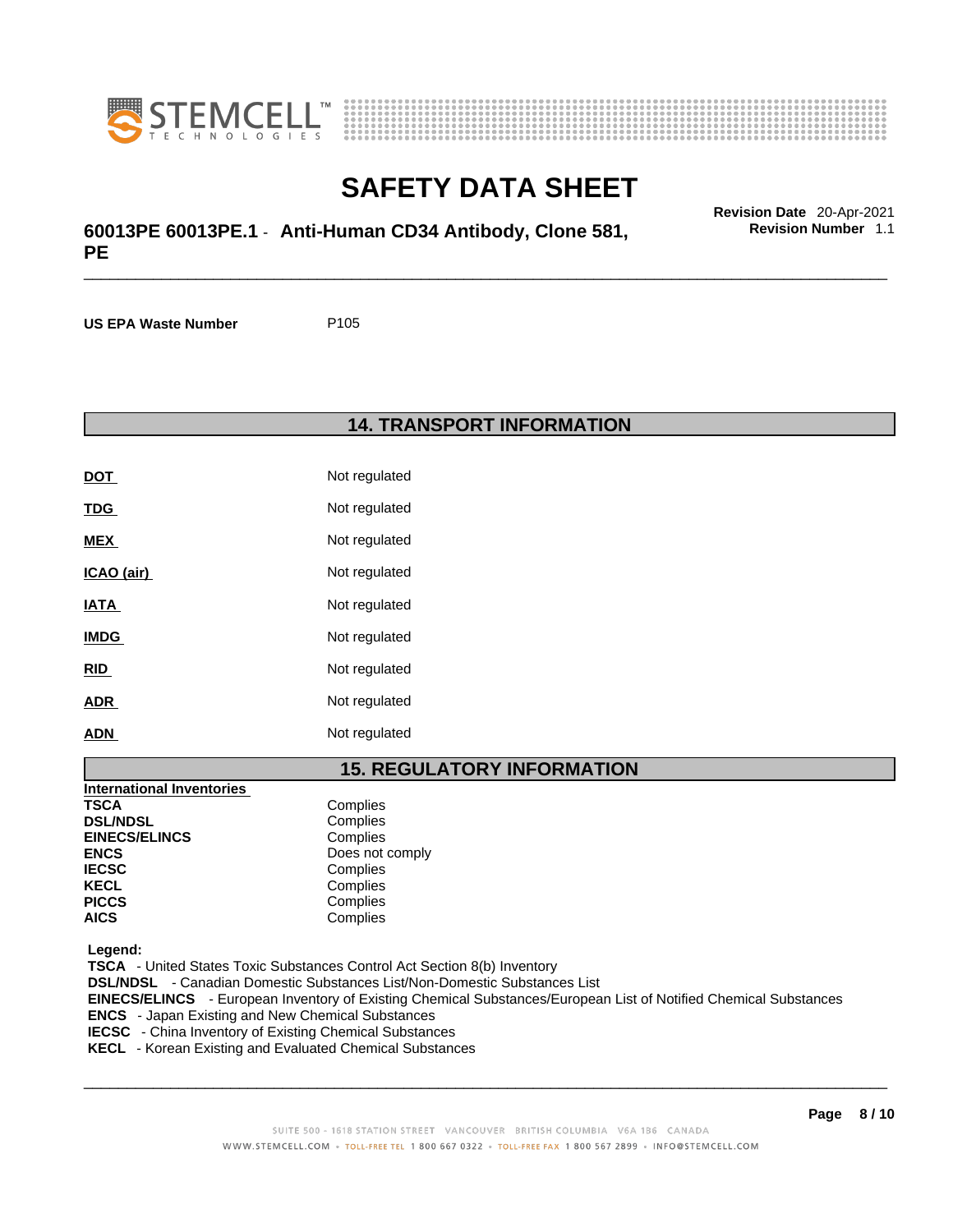



## \_\_\_\_\_\_\_\_\_\_\_\_\_\_\_\_\_\_\_\_\_\_\_\_\_\_\_\_\_\_\_\_\_\_\_\_\_\_\_\_\_\_\_\_\_\_\_\_\_\_\_\_\_\_\_\_\_\_\_\_\_\_\_\_\_\_\_\_\_\_\_\_\_\_\_\_\_\_\_\_\_\_\_\_\_\_\_\_\_\_\_\_\_ **Revision Date** 20-Apr-2021 **60013PE 60013PE.1** - **Anti-Human CD34 Antibody, Clone 581, PE**

**Revision Number** 1.1

 **PICCS** - Philippines Inventory of Chemicals and Chemical Substances  **AICS** - Australian Inventory of Chemical Substances

#### **US Federal Regulations**

#### **SARA 313**

Section 313 of Title III of the Superfund Amendments and Reauthorization Act of 1986 (SARA). This product does not contain any chemicals which are subject to the reporting requirements of the Act and Title 40 of the Code of Federal Regulations, Part 372.

| SARA 311/312 Hazard Categories    |    |  |
|-----------------------------------|----|--|
| Acute health hazard               | N٥ |  |
| <b>Chronic Health Hazard</b>      | No |  |
| <b>Fire hazard</b>                | No |  |
| Sudden release of pressure hazard | No |  |
| <b>Reactive Hazard</b>            | No |  |

### **CWA (Clean WaterAct)**

This product does not contain any substances regulated as pollutants pursuant to the Clean Water Act (40 CFR 122.21 and 40 CFR 122.42).

#### **CERCLA**

This material, as supplied, does not contain any substances regulated as hazardous substances under the Comprehensive Environmental Response Compensation and Liability Act (CERCLA) (40 CFR 302) or the Superfund Amendments and Reauthorization Act (SARA) (40 CFR 355). There may be specific reporting requirements at the local, regional, or state level pertaining to releases of this material.

#### **US State Regulations**

#### **California Proposition 65**

This product does not contain any Proposition 65 chemicals.

#### **U.S. State Right-to-Know Regulations**

#### **US State Regulations**

| Chemical name            | New Jersey | <b>Massachusetts</b> | Pennsylvania |
|--------------------------|------------|----------------------|--------------|
| Water                    |            |                      |              |
| 7732-18-5                |            |                      |              |
| Sodium Phosphate Dibasic |            |                      |              |
| 7558-79-4                |            |                      |              |
| Sodium Azide             |            |                      |              |
| 26628-22-8               |            |                      |              |